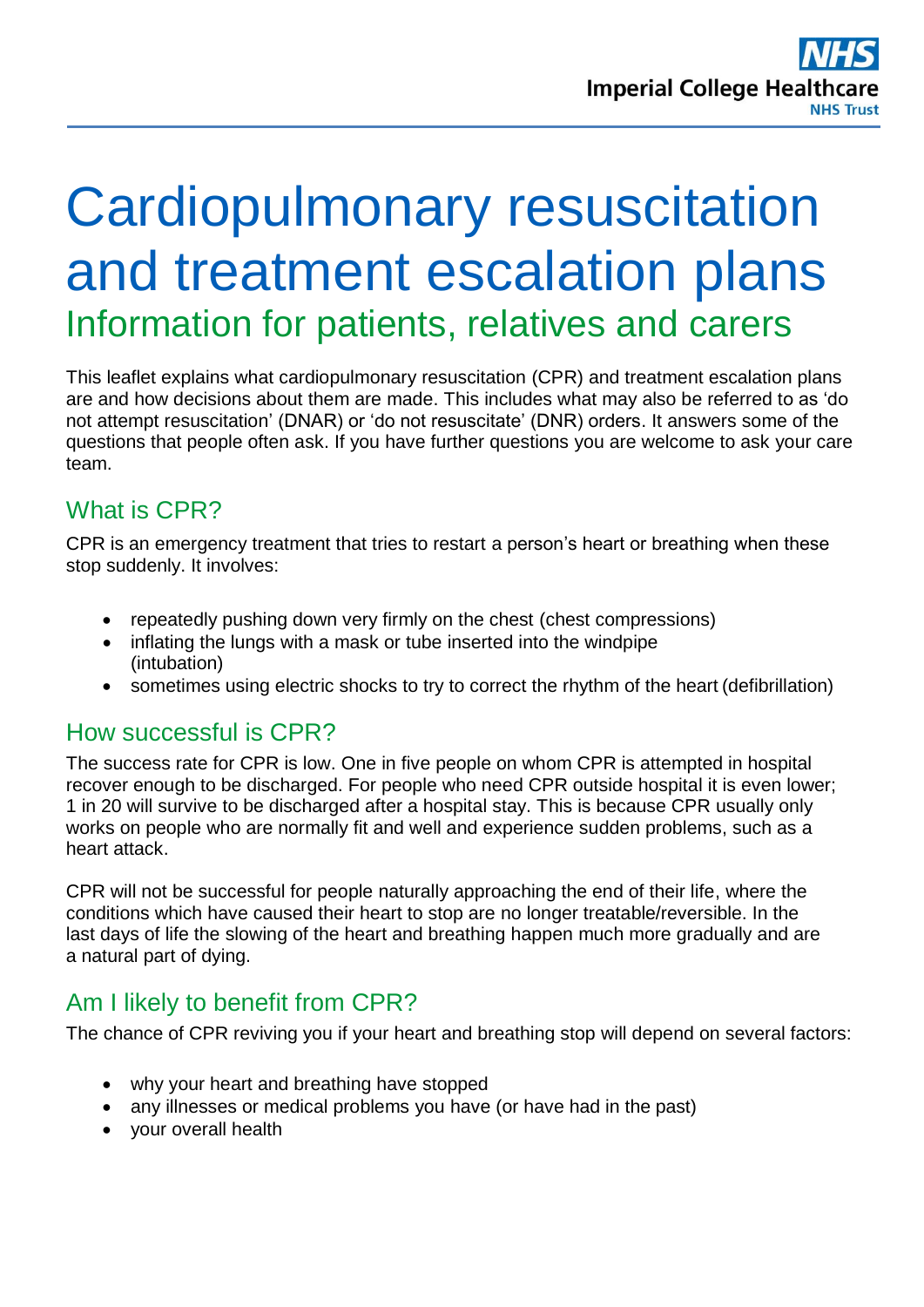Decisions about CPR are based on clinical factors, having taken into account the patient's and/or loved ones' views. They are never based simply on a patient's age, race, gender or social background.

If your doctor or nurse thinks that you may benefit from CPR they will discuss this with you and the likelihood of success in your individual case. If you are coming towards the end of your life you are unlikely to benefit from CPR and it may even cause harm, for example, broken ribs.

#### Who makes the decision about CPR?

The medical team caring for you will make the decision about whether CPR is attempted or not but they have a legal duty to include patients and their loved ones where someone is unable to speak for themselves, in their decision making. Your views will be taken into account where possible.

We recommend that you discuss your thoughts regarding CPR and other foreseeable treatments, combined with any future wishes you may have, with your loved ones in advance of any serious ill health - this is known as advance care planning. This is important because if you become seriously unwell in the future and are unable to express your views yourself, your loved ones may be asked if they are aware of your wishes. You should also consider documenting your advance care plan; this can be done in several ways including an advance directive or an advance decision to refuse treatment, or you could consider nominating a lasting power of attorney. Further information on advance care planning is available.

If there are people you do (or do not) want to be asked about your care, please let your healthcare team know.

#### What if I don't want CPR?

If your doctor thinks you may benefit from CPR, you can decide whether you want it or not. You can refuse CPR even if there is a chance that it may help you.

If you initially agreed to CPR then later decide that you do not want it, you can ask the doctor or nurse looking after you to record this in your healthcare record. They will follow your wish to refuse CPR.

#### Will I still receive treatment if I decide not to have CPR?

A discussion about CPR is only about cardiopulmonary resuscitation. However, as part of the conversation about CPR, your doctors may also want to discuss other treatment options and whether or not they may be of benefit to you. This is called a treatment escalation plan and forms part of your healthcare record.

Treatment escalation plans are developed with you by your healthcare team, to help guide treatment and care that may be given in the future. The treatment escalation plan will include details about which treatments may or may not benefit you, and records your wishes about whether you wish to receive them.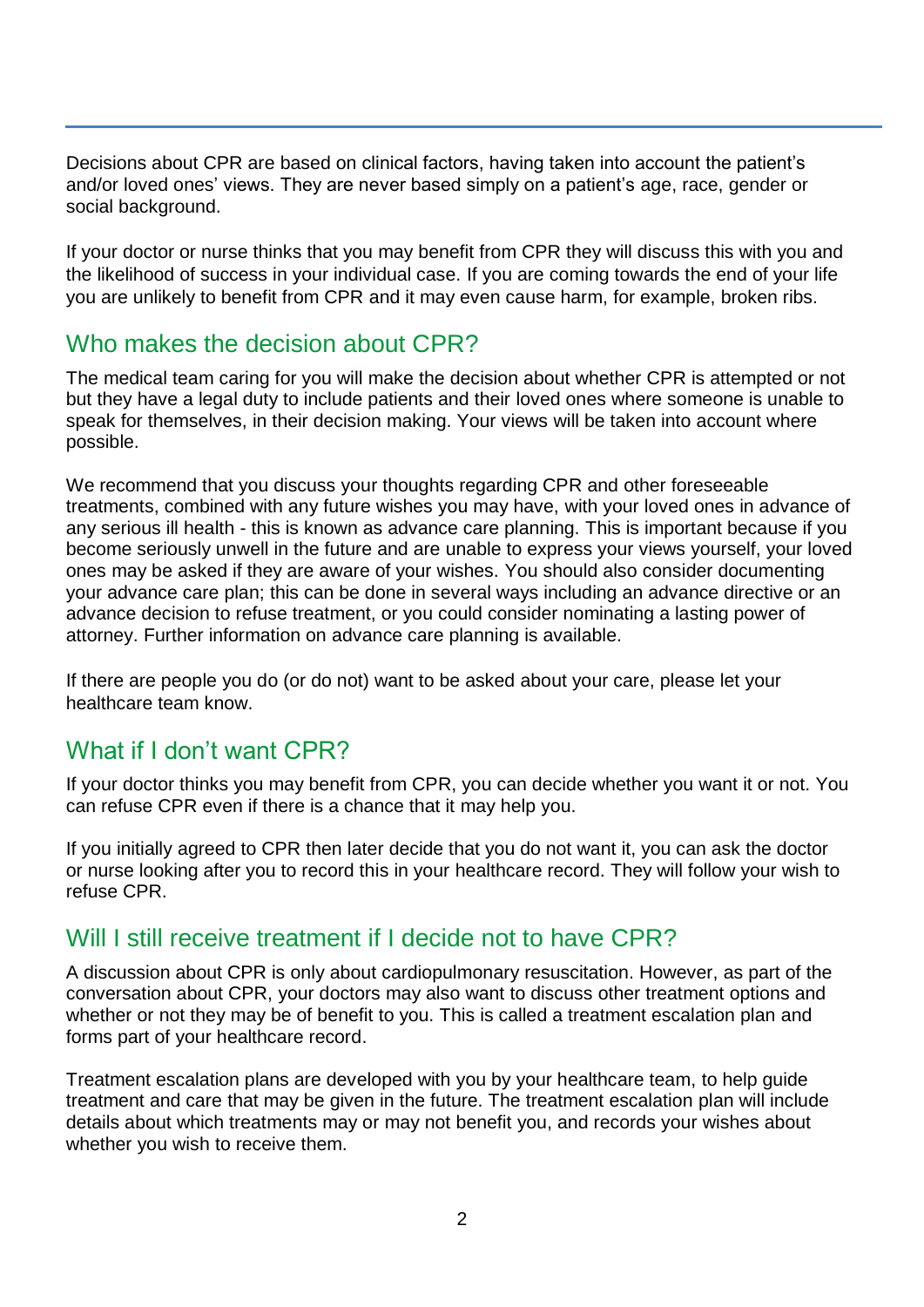The types of treatments that may be discussed within a treatment escalation plan may include:

- Breathing support e.g. a tube down your throat (intubation) OR use of a mask to support breathing (non-invasive ventilation)
- Circulatory support e.g. medication (called inotropes) via a line in your neck to help control your blood pressure
- Excretory support e.g. filtering of waste from your blood via a machine (dialysis)

Intensive care support is used if someone is suddenly ill and requires short-term help. An intensive care setting is not always appropriate if your underlying medical condition is not treatable/reversible.

Your medical team will try to give you the best treatment they can at all times. It is important that, at all stages of illness, you can have an open discussion about what treatments may or may not be appropriate and the benefits or harm such treatments can bring. It can be important to remember that the benefits and harms of individual treatments may change as an illness progresses. Even if the decision is made not to perform CPR or to admit you to intensive care, you can be assured that we will always continue to provide safe, high quality and appropriate treatment and care to ensure your comfort and dignity at all times.

## What happens if I want CPR or escalation of treatment but staff say it is not appropriate for me?

Your views are important and we want to involve you in decisions about your treatment. We recognise that these discussions can be distressing but your doctor will raise these issues as sensitively as possible.

As doctors, our first commitment to our patients is to do no harm. We will therefore not offer a treatment that we feel is unlikely to provide benefit and may cause harm. If you are unhappy with your doctor's decision, they will discuss reasons for their view with you and may offer you the choice of having a second opinion. In our hospitals, we also provide our senior doctors with 24/7 access to a panel of experienced consultants if they need urgent support with clinical decision making. Patients and families do not take part in these discussions but their views are taken into account and the decision and reasoning is fed back.

### Will all health professionals involved in my care know about my CPR decision?

Yes. Once a decision regarding CPR and treatment escalation has been made it will be documented on a form called a 'Cardiopulmonary resuscitation and treatment escalation plan.' This form forms part of your healthcare record. Your healthcare record is available to and consulted by all healthcare professionals involved in your care.

If you are discharged, we will tell your GP about the CPR and treatment escalation decision.